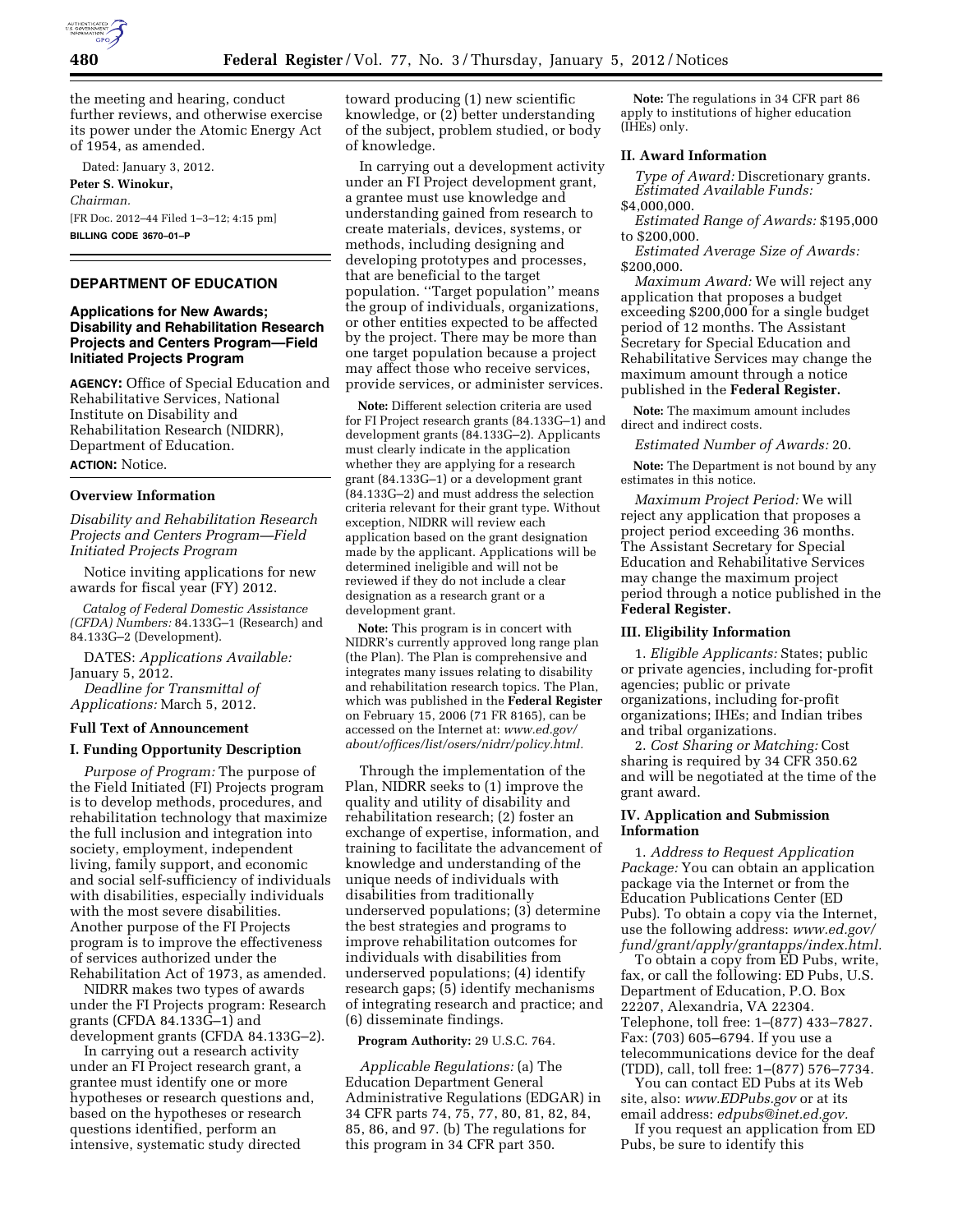competition as follows: CFDA number 84.133G–1 or 84.133G–2.

Individuals with disabilities can obtain a copy of the application package in an accessible format (*e.g.,* braille, large print, audiotape, or compact disc) by contacting the person or team listed under *Accessible Format* in section VIII of this notice.

2. *Content and Form of Application Submission:* Requirements concerning the content of an application, together with the forms you must submit, are in the application package for this competition.

Page Limit: The application narrative (Part III of the application) is where you, the applicant, address the selection criteria that reviewers use to evaluate your application. We recommend that you limit Part III to the equivalent of no more than 50 pages, using the following standards:

• A ''page'' is 8.5″ x 11″, on one side only, with 1″ margins at the top, bottom, and both sides.

• Double space (no more than three lines per vertical inch) all text in the application narrative, including titles, headings, footnotes, quotations, references, and captions, as well as all text in charts, tables, figures, and graphs.

• Use a font that is either 12 point or larger or no smaller than 10 pitch (characters per inch).

• Use one of the following fonts: Times New Roman, Courier, Courier New, or Arial.

The recommended page limit does not apply to Part I, the cover sheet; Part II, the budget section, including the narrative budget justification; Part IV, the assurances and certifications; or the one-page abstract, the resumes, the bibliography, or the letters of support. However, the page limit does apply to all of the application narrative section [Part III].

The application package will provide instructions for completing all components to be included in the application. Each application must include a cover sheet (Standard Form 424); budget requirements (ED Form 524) and narrative justification; other required forms; an abstract, Human Subjects narrative, Part III narrative; resumes of staff; and other related materials, if applicable.

Applicants should consult NIDRR's Long-Range Plan when preparing their applications. The Plan is organized around the following research domains and arenas: (1) Community Living and Participation; (2) Health and Function; (3) Technology; (4) Employment; and (5) Demographics. Applicants should indicate, for each application, the

domain or arena under which they are applying. In their applications, applicants should clearly indicate whether they are applying for a research grant in the area of (1) Community Living and Participation; (2) Health and Function; (3) Technology; (4) Employment; or (5) Demographics.

3. *Submission Dates and Times: Applications Available:* January 5, 2012.

*Deadline for Transmittal of Applications:* March 5, 2012.

Applications for grants under this competition must be submitted electronically using the *Grants.gov*  Apply site (*Grants.gov*). For information (including dates and times) about how to submit your application electronically, or in paper format by mail or hand delivery if you qualify for an exception to the electronic submission requirement, please refer to section IV. 7. *Other Submission Requirements* of this notice.

We do not consider an application that does not comply with the deadline requirements.

Individuals with disabilities who need an accommodation or auxiliary aid in connection with the application process should contact the person listed under **FOR FURTHER INFORMATION CONTACT** in section VII of this notice. If the Department provides an accommodation or auxiliary aid to an individual with a disability in connection with the application process, the individual's application remains subject to all other requirements and limitations in this notice.

4. *Intergovernmental Review:* This program is not subject to Executive Order 12372 and the regulations in 34 CFR part 79.

5. *Funding Restrictions:* We reference regulations outlining funding restrictions in the *Applicable Regulations* section of this notice.

6. *Data Universal Numbering System Number, Taxpayer Identification Number, and Central Contractor Registry:* To do business with the Department of Education, you must—

a. Have a Data Universal Numbering System (DUNS) number and a Taxpayer Identification Number (TIN);

b. Register both your DUNS number and TIN with the Central Contractor Registry (CCR), the Government's primary registrant database;

c. Provide your DUNS number and TIN on your application; and

d. Maintain an active CRR registration with current information while your application is under review by the Department and, if you are awarded a grant, during the project period.

You can obtain a DUNS number from DUN and Bradstreet. A DUNS number can be created within one business day.

If you are a corporate entity, agency, institution, or organization, you can obtain a TIN from the Internal Revenue Service. If you are an individual, you can obtain a TIN from the Internal Revenue Service or the Social Security Administration. If you need a new TIN, please allow 2–5 weeks for your TIN to become active.

The CCR registration process may take five or more business days to complete. If you are currently registered with the CCR, you may not need to make any changes. However, please make certain that the TIN associated with your DUNS number is correct. Also note that you will need to update your CCR registration on an annual basis. This may take three or more business days to complete.

In addition, if you are submitting your application via *Grants.gov*, you must (1) be designated by your organization as an Authorized Organization Representative (AOR); and (2) register yourself with *Grants.gov* as an AOR. Details on these steps are outlined at the following *Grants.gov* Web page: *[www.grants.gov/](http://www.grants.gov/aapplicants/get_registered.jsp) [aapplicants/get](http://www.grants.gov/aapplicants/get_registered.jsp)*\_*registered.jsp.* 

7. *Other Submission Requirements:*  Applications for grants under this competition must be submitted electronically unless you qualify for an exception to this requirement in accordance with the instructions in this section.

# *a. Electronic Submission of Applications*

Applications for grants under the FI Projects program, CFDA Number 84.133G–1 (Research) or 84.133G–2 (Development), must be submitted electronically using the Governmentwide *Grants.gov* Apply site at *[www.Grants.gov.](http://www.Grants.gov)* Through this site, you will be able to download a copy of the application package, complete it offline, and then upload and submit your application. You may not email an electronic copy of a grant application to us.

We will reject your application if you submit it in paper format unless, as described elsewhere in this section, you qualify for one of the exceptions to the electronic submission requirement *and*  submit, no later than two weeks before the application deadline date, a written statement to the Department that you qualify for one of these exceptions. Further information regarding calculation of the date that is two weeks before the application deadline date is provided later in this section under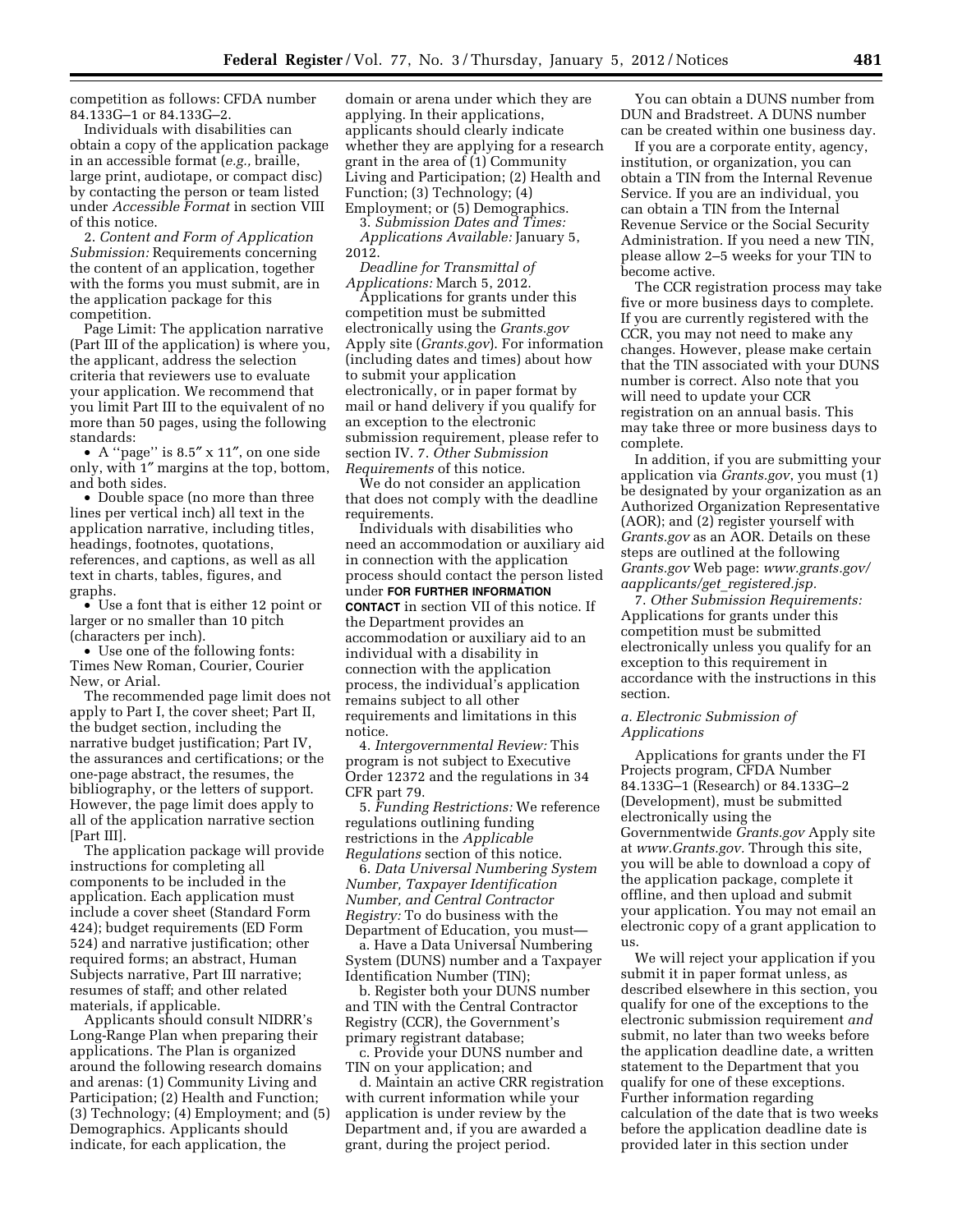# *Exception to Electronic Submission Requirement.*

You may access the electronic grant application for the FI Projects program—CFDA Number 84.133G–1 (Research) or 84.133G–2 (Development)—at *[www.Grants.gov](http://www.Grants.gov)*. You must search for the downloadable application package for this competition by the CFDA number. Do not include the CFDA number's alpha suffix in your search (*e.g.,* search for 84.133, not 84.133G).

Please note the following:

• When you enter the Grants.gov site, you will find information about submitting an application electronically through the site, as well as the hours of operation.

• Applications received by Grants.gov are date and time stamped. Your application must be fully uploaded and submitted and must be date and time stamped by the Grants.gov system no later than 4:30:00 p.m., Washington, DC time, on the application deadline date. Except as otherwise noted in this section, we will not accept your application if it is received—that is, date and time stamped by the Grants.gov system—after 4:30:00 p.m., Washington, DC time, on the application deadline date. We do not consider an application that does not comply with the deadline requirements. When we retrieve your application from Grants.gov, we will notify you if we are rejecting your application because it was date and time stamped by the Grants.gov system after 4:30:00 p.m., Washington, DC time, on the application deadline date.

• The amount of time it can take to upload an application will vary depending on a variety of factors, including the size of the application and the speed of your Internet connection. Therefore, we strongly recommend that you do not wait until the application deadline date to begin the submission process through Grants.gov.

• You should review and follow the Education Submission Procedures for submitting an application through Grants.gov that are included in the application package for this competition to ensure that you submit your application in a timely manner to the Grants.gov system. You can also find the Education Submission Procedures pertaining to Grants.gov under News and Events on the Department's G5 system home page at *<http://www.G5.gov>*.

• You will not receive additional point value because you submit your application in electronic format, nor will we penalize you if you qualify for an exception to the electronic submission requirement, as described

elsewhere in this section, and submit your application in paper format.

• You must submit all documents electronically, including all information you typically provide on the following forms: the Application for Federal Assistance (SF 424), the Department of Education Supplemental Information for SF 424, Budget Information—Non-Construction Programs (ED 524), and all necessary assurances and certifications.

• You must upload any narrative sections and all other attachments to your application as files in a .PDF (Portable Document) read-only, nonmodifiable format. Specifically, do not upload an interactive or fillable .PDF file. If you upload a file type other than a read-only, non-modifiable .PDF or submit a password-protected file, we will not review that material.

• Your electronic application must comply with any page-limit requirements described in this notice.

• After you electronically submit your application, you will receive from Grants.gov an automatic notification of receipt that contains a Grants.gov tracking number. (This notification indicates receipt by Grants.gov only, not receipt by the Department.) The Department then will retrieve your application from Grants.gov and send a second notification to you by email. This second notification indicates that the Department has received your application and has assigned your application a PR/Award number (an EDspecified identifying number unique to your application).

• We may request that you provide us original signatures on forms at a later date.

*Application Deadline Date Extension in Case of Technical Issues with the Grants.gov System:* If you are experiencing problems submitting your application through Grants.gov, please contact the Grants.gov Support Desk, toll free, at 1–(800) 518–4726. You must obtain a Grants.gov Support Desk Case Number and must keep a record of it.

If you are prevented from electronically submitting your application on the application deadline date because of technical problems with the Grants.gov system, we will grant you an extension until 4:30:00 p.m., Washington, DC time, the following business day to enable you to transmit your application electronically or by hand delivery. You also may mail your application by following the mailing instructions described elsewhere in this notice.

If you submit an application after 4:30:00 p.m., Washington, DC time, on the application deadline date, please contact the person listed under **FOR**

**FURTHER INFORMATION CONTACT** in section VII of this notice and provide an explanation of the technical problem you experienced with Grants.gov, along with the Grants.gov Support Desk Case Number. We will accept your application if we can confirm that a technical problem occurred with the Grants.gov system and that that problem affected your ability to submit your application by 4:30:00 p.m., Washington, DC time, on the application deadline date. The Department will contact you after a determination is made on whether your application will be accepted.

**Note:** The extensions to which we refer in this section apply only to the unavailability of, or technical problems with, the Grants.gov system. We will not grant you an extension if you failed to fully register to submit your application to Grants.gov before the application deadline date and time or if the technical problem you experienced is unrelated to the Grants.gov system.

*Exception to Electronic Submission Requirement:* You qualify for an exception to the electronic submission requirement, and may submit your application in paper format, if you are unable to submit an application through the Grants.gov system because—

• You do not have access to the Internet; or

• You do not have the capacity to upload large documents to the Grants.gov system; *and* 

• No later than two weeks before the application deadline date (14 calendar days or, if the fourteenth calendar day before the application deadline date falls on a Federal holiday, the next business day following the Federal holiday), you mail or fax a written statement to the Department, explaining which of the two grounds for an exception prevent you from using the Internet to submit your application.

If you mail your written statement to the Department, it must be postmarked no later than two weeks before the application deadline date. If you fax your written statement to the Department, we must receive the faxed statement no later than two weeks before the application deadline date.

Address and mail or fax your statement to: Lynn Medley, U.S. Department of Education, 400 Maryland Avenue SW., room 5140, Potomac Center Plaza (PCP), Washington, DC 20202–2700. Fax: (202) 245–7323.

Your paper application must be submitted in accordance with the mail or hand delivery instructions described in this notice.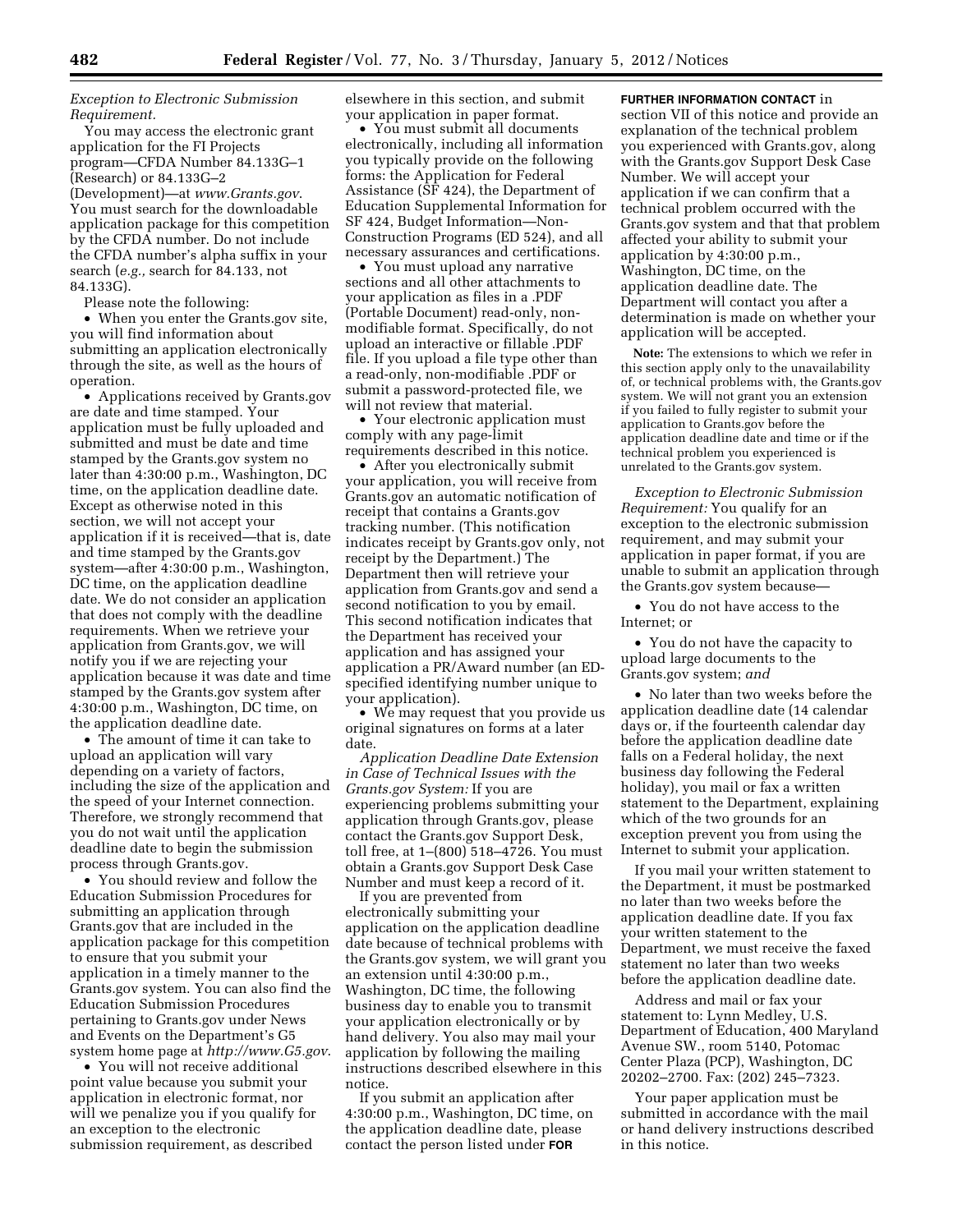# *b. Submission of Paper Applications by Mail*

If you qualify for an exception to the electronic submission requirement, you may mail (through the U.S. Postal Service or a commercial carrier) your application to the Department. You must mail the original and two copies of your application, on or before the application deadline date, to the Department at the following address: U.S. Department of Education, Application Control Center, Attention: CFDA Number 84.133G–1 (Research) or 84.133G–2 (Development), LBJ Basement Level 1, 400 Maryland Avenue SW., Washington, DC 20202– 4260.

You must show proof of mailing consisting of one of the following:

(1) A legibly dated U.S. Postal Service postmark.

(2) A legible mail receipt with the date of mailing stamped by the U.S. Postal Service.

(3) A dated shipping label, invoice, or receipt from a commercial carrier.

(4) Any other proof of mailing acceptable to the Secretary of the U.S. Department of Education.

If you mail your application through the U.S. Postal Service, we do not accept either of the following as proof of mailing:

(1) A private metered postmark.

(2) A mail receipt that is not dated by the U.S. Postal Service.

If your application is postmarked after the application deadline date, we will not consider your application.

**Note:** The U.S. Postal Service does not uniformly provide a dated postmark. Before relying on this method, you should check with your local post office.

# *c. Submission of Paper Applications by Hand Delivery*

If you qualify for an exception to the electronic submission requirement, you (or a courier service) may deliver your paper application to the Department by hand. You must deliver the original and two copies of your application by hand, on or before the application deadline date, to the Department at the following address: U.S. Department of Education, Application Control Center, Attention: CFDA Number 84.133G–1 (Research) or 84.133G–2 (Development), 550 12th Street SW., Room 7041, Potomac Center Plaza, Washington, DC 20202–4260.

The Application Control Center accepts hand deliveries daily between 8 a.m. and 4:30:00 p.m., Washington, DC time, except Saturdays, Sundays, and Federal holidays.

**Note for Mail or Hand Delivery of Paper Applications:** If you mail or hand deliver your application to the Department—

(1) You must indicate on the envelope and—if not provided by the Department—in Item 11 of the SF 424 the CFDA number, including suffix letter, if any, of the competition under which you are submitting your application; and

(2) The Application Control Center will mail to you a notification of receipt of your grant application. If you do not receive this notification within 15 business days from the application deadline date, you should call the U.S. Department of Education Application Control Center at (202) 245– 6288.

### **V. Application Review Information**

1. *Selection Criteria:* The selection criteria for this competition are from 34 CFR 350.54 and 350.55 and are listed in the application package.

**Note:** There are two different sets of selection criteria for the FI projects program: One set to evaluate applications proposing to carry out research activities (CFDA 84.133G– 1), and a second set to evaluate applications proposing to carry out development activities (CFDA 84.133G–2). Each applicant will be evaluated using the selection criteria for the type of project the applicant designates in its application.

2. *Review and Selection Process:* We remind potential applicants that in reviewing applications in any discretionary grant competition, the Secretary may consider, under 34 CFR 75.217(d)(3), the past performance of the applicant in carrying out a previous award, such as the applicant's use of funds, achievement of project objectives, and compliance with grant conditions. The Secretary may also consider whether the applicant failed to submit a timely performance report or submitted a report of unacceptable quality.

In addition, in making a competitive grant award, the Secretary also requires various assurances including those applicable to Federal civil rights laws that prohibit discrimination in programs or activities receiving Federal financial assistance from the Department of Education (34 CFR 100.4, 104.5, 106.4, 108.8, and 110.23).

Additional factors we consider in selecting an application for an award are as follows:

The Secretary is interested in outcomes-oriented research or development projects that use rigorous scientific methodologies. To address this interest, applicants are encouraged to articulate goals, objectives, and expected outcomes for the proposed research or development activities. Proposals should describe how results and planned outputs are expected to

contribute to advances in knowledge, improvements in policy and practice, and public benefits for individuals with disabilities. Applicants should propose projects that are designed to be consistent with these goals. We encourage applicants to include in their applications a description of how results will measure progress towards achievement of anticipated outcomes (including a discussion of measures of effectiveness), the mechanisms that will be used to evaluate outcomes associated with specific problems or issues, and how the proposed activities will support new intervention approaches and strategies. Submission of the information identified in this section is voluntary, except where required by the selection criteria listed in the application package.

3. *Special Conditions:* Under 34 CFR 74.14 and 80.12, the Secretary may impose special conditions on a grant if the applicant or grantee is not financially stable; has a history of unsatisfactory performance; has a financial or other management system that does not meet the standards in 34 CFR parts 74 or 80, as applicable; has not fulfilled the conditions of a prior grant; or is otherwise not responsible.

#### **VI. Award Administration Information**

1. *Award Notices:* If your application is successful, we notify your U.S. Representative and U.S. Senators and send you a Grant Award Notification (GAN). We may notify you informally, also.

If your application is not evaluated or not selected for funding, we notify you.

2. *Administrative and National Policy Requirements:* We identify administrative and national policy requirements in the application package and reference these and other requirements in the *Applicable Regulations* section of this notice.

We reference the regulations outlining the terms and conditions of an award in the *Applicable Regulations* section of this notice and include these and other specific conditions in the GAN. The GAN also incorporates your approved application as part of your binding commitments under the grant.

3. *Reporting:* (a) If you apply for a grant under this competition, you must ensure that you have in place the necessary processes and systems to comply with the reporting requirements in 2 CFR part 170 should you receive funding under the competition. This does not apply if you have an exception under 2 CFR 170.110(b).

(b) At the end of your project period, you must submit a final performance report, including financial information,